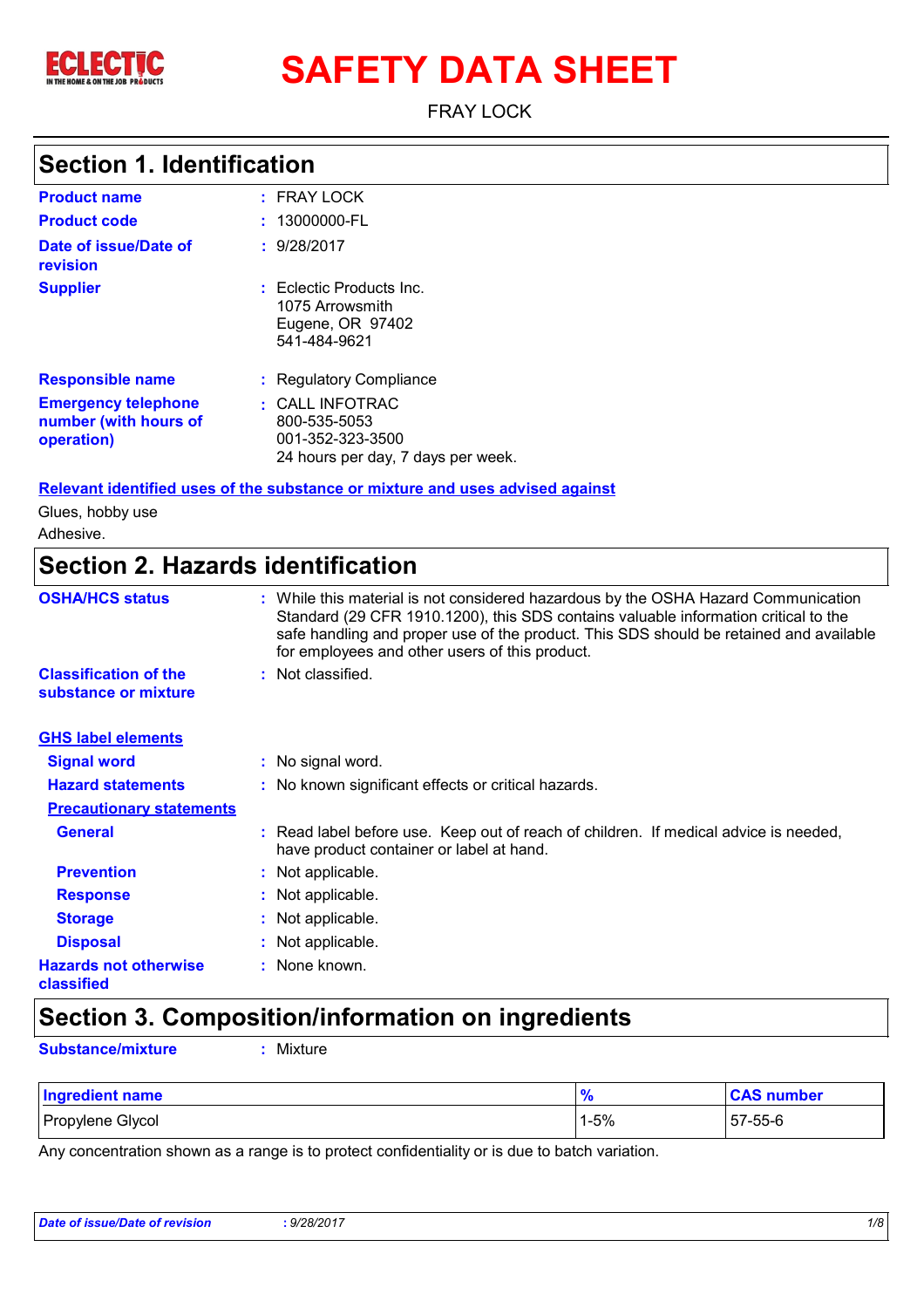# **Section 3. Composition/information on ingredients**

**There are no additional ingredients present which, within the current knowledge of the supplier and in the concentrations applicable, are classified as hazardous to health or the environment and hence require reporting in this section.**

**Occupational exposure limits, if available, are listed in Section 8.**

## **Section 4. First aid measures**

|                     | <b>Description of necessary first aid measures</b>                                                                                                                                                                                                                                                                                                     |
|---------------------|--------------------------------------------------------------------------------------------------------------------------------------------------------------------------------------------------------------------------------------------------------------------------------------------------------------------------------------------------------|
| <b>Eye contact</b>  | : Immediately flush eyes with plenty of water, occasionally lifting the upper and lower<br>eyelids. Check for and remove any contact lenses. Get medical attention if irritation<br>occurs.                                                                                                                                                            |
| <b>Inhalation</b>   | : Remove person to fresh air and keep at rest in a position comfortable for breathing.<br>Get medical attention if symptoms occur.                                                                                                                                                                                                                     |
| <b>Skin contact</b> | : Flush contaminated skin with plenty of water. Remove contaminated clothing and<br>shoes. Get medical attention if symptoms occur.                                                                                                                                                                                                                    |
| <b>Ingestion</b>    | : Wash out mouth with water. Remove person to fresh air and keep at rest in a position<br>comfortable for breathing. If material has been swallowed and the exposed person is<br>conscious, give small quantities of water to drink. Do not induce vomiting unless<br>directed to do so by medical personnel. Get medical attention if symptoms occur. |

### **Most important symptoms/effects, acute and delayed**

| : No known significant effects or critical hazards.<br>Eye contact<br><b>Inhalation</b><br>: No known significant effects or critical hazards.<br><b>Skin contact</b><br>: No known significant effects or critical hazards.<br>: No known significant effects or critical hazards.<br>Ingestion<br><b>Over-exposure signs/symptoms</b><br>Eye contact<br>: No specific data.<br><b>Inhalation</b><br>: No specific data.<br><b>Skin contact</b><br>$:$ No specific data.<br><b>Ingestion</b><br>: No specific data.<br>Indication of immediate medical attention and special treatment needed, if necessary<br>: Treat symptomatically. Contact poison treatment specialist immediately if large<br><b>Notes to physician</b><br>quantities have been ingested or inhaled. | <b>Potential acute health effects</b> |  |
|-----------------------------------------------------------------------------------------------------------------------------------------------------------------------------------------------------------------------------------------------------------------------------------------------------------------------------------------------------------------------------------------------------------------------------------------------------------------------------------------------------------------------------------------------------------------------------------------------------------------------------------------------------------------------------------------------------------------------------------------------------------------------------|---------------------------------------|--|
|                                                                                                                                                                                                                                                                                                                                                                                                                                                                                                                                                                                                                                                                                                                                                                             |                                       |  |
|                                                                                                                                                                                                                                                                                                                                                                                                                                                                                                                                                                                                                                                                                                                                                                             |                                       |  |
|                                                                                                                                                                                                                                                                                                                                                                                                                                                                                                                                                                                                                                                                                                                                                                             |                                       |  |
|                                                                                                                                                                                                                                                                                                                                                                                                                                                                                                                                                                                                                                                                                                                                                                             |                                       |  |
|                                                                                                                                                                                                                                                                                                                                                                                                                                                                                                                                                                                                                                                                                                                                                                             |                                       |  |
|                                                                                                                                                                                                                                                                                                                                                                                                                                                                                                                                                                                                                                                                                                                                                                             |                                       |  |
|                                                                                                                                                                                                                                                                                                                                                                                                                                                                                                                                                                                                                                                                                                                                                                             |                                       |  |
|                                                                                                                                                                                                                                                                                                                                                                                                                                                                                                                                                                                                                                                                                                                                                                             |                                       |  |
|                                                                                                                                                                                                                                                                                                                                                                                                                                                                                                                                                                                                                                                                                                                                                                             |                                       |  |
|                                                                                                                                                                                                                                                                                                                                                                                                                                                                                                                                                                                                                                                                                                                                                                             |                                       |  |
|                                                                                                                                                                                                                                                                                                                                                                                                                                                                                                                                                                                                                                                                                                                                                                             |                                       |  |
|                                                                                                                                                                                                                                                                                                                                                                                                                                                                                                                                                                                                                                                                                                                                                                             |                                       |  |
| <b>Specific treatments</b><br>: No specific treatment.                                                                                                                                                                                                                                                                                                                                                                                                                                                                                                                                                                                                                                                                                                                      |                                       |  |
| <b>Protection of first-aiders</b><br>: No action shall be taken involving any personal risk or without suitable training.                                                                                                                                                                                                                                                                                                                                                                                                                                                                                                                                                                                                                                                   |                                       |  |

**See toxicological information (Section 11)**

# **Section 5. Fire-fighting measures**

| <b>Extinguishing media</b>                           |                                                                                                  |     |
|------------------------------------------------------|--------------------------------------------------------------------------------------------------|-----|
| <b>Suitable extinguishing</b><br>media               | : Use an extinguishing agent suitable for the surrounding fire.                                  |     |
| <b>Unsuitable extinguishing</b><br>media             | : None known.                                                                                    |     |
| <b>Specific hazards arising</b><br>from the chemical | : In a fire or if heated, a pressure increase will occur and the container may burst.            |     |
| <b>Hazardous thermal</b><br>decomposition products   | Decomposition products may include the following materials:<br>carbon dioxide<br>carbon monoxide |     |
| Date of issue/Date of revision                       | : 9/28/2017                                                                                      | 2/8 |
|                                                      |                                                                                                  |     |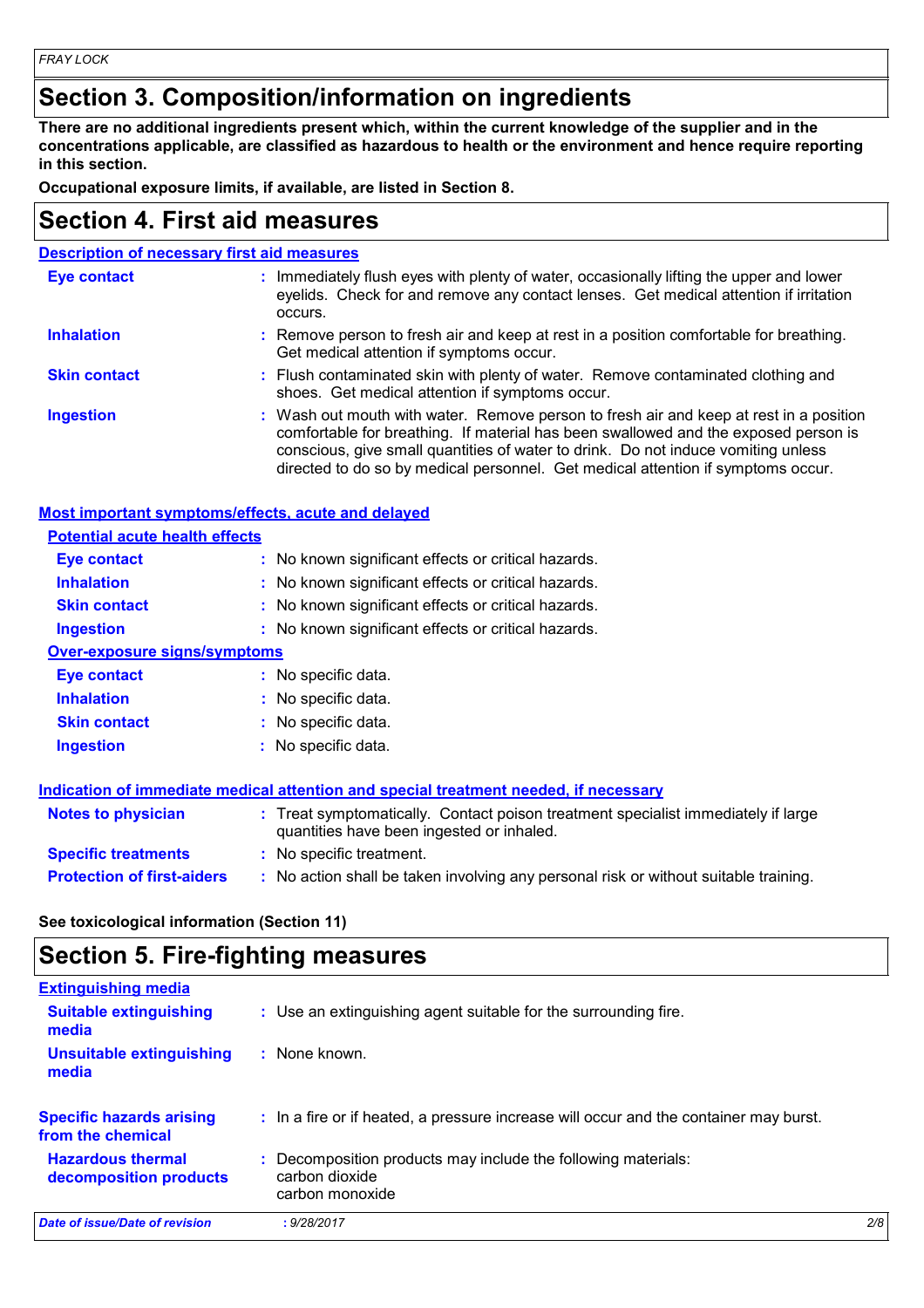# **Section 5. Fire-fighting measures**

| <b>Special protective actions</b><br>for fire-fighters   | : Promptly isolate the scene by removing all persons from the vicinity of the incident if<br>there is a fire. No action shall be taken involving any personal risk or without suitable<br>training. |
|----------------------------------------------------------|-----------------------------------------------------------------------------------------------------------------------------------------------------------------------------------------------------|
| <b>Special protective</b><br>equipment for fire-fighters | : Fire-fighters should wear appropriate protective equipment and self-contained breathing<br>apparatus (SCBA) with a full face-piece operated in positive pressure mode.                            |

# **Section 6. Accidental release measures**

|                                                              | Personal precautions, protective equipment and emergency procedures                                                                                                                                                                                                                                                                                                                                                                                                                                                                                                                        |
|--------------------------------------------------------------|--------------------------------------------------------------------------------------------------------------------------------------------------------------------------------------------------------------------------------------------------------------------------------------------------------------------------------------------------------------------------------------------------------------------------------------------------------------------------------------------------------------------------------------------------------------------------------------------|
| For non-emergency<br>personnel                               | : No action shall be taken involving any personal risk or without suitable training.<br>Evacuate surrounding areas. Keep unnecessary and unprotected personnel from<br>entering. Do not touch or walk through spilled material. Put on appropriate personal<br>protective equipment.                                                                                                                                                                                                                                                                                                       |
|                                                              | For emergency responders : If specialised clothing is required to deal with the spillage, take note of any information<br>in Section 8 on suitable and unsuitable materials. See also the information in "For non-<br>emergency personnel".                                                                                                                                                                                                                                                                                                                                                |
| <b>Environmental precautions</b>                             | : Avoid dispersal of spilled material and runoff and contact with soil, waterways, drains<br>and sewers. Inform the relevant authorities if the product has caused environmental<br>pollution (sewers, waterways, soil or air).                                                                                                                                                                                                                                                                                                                                                            |
| <b>Methods and materials for containment and cleaning up</b> |                                                                                                                                                                                                                                                                                                                                                                                                                                                                                                                                                                                            |
| <b>Small spill</b>                                           | : Stop leak if without risk. Move containers from spill area. Dilute with water and mop up<br>if water-soluble. Alternatively, or if water-insoluble, absorb with an inert dry material and<br>place in an appropriate waste disposal container. Dispose of via a licensed waste<br>disposal contractor.                                                                                                                                                                                                                                                                                   |
| <b>Large spill</b>                                           | : Stop leak if without risk. Move containers from spill area. Prevent entry into sewers,<br>water courses, basements or confined areas. Wash spillages into an effluent treatment<br>plant or proceed as follows. Contain and collect spillage with non-combustible,<br>absorbent material e.g. sand, earth, vermiculite or diatomaceous earth and place in<br>container for disposal according to local regulations (see Section 13). Dispose of via a<br>licensed waste disposal contractor. Note: see Section 1 for emergency contact<br>information and Section 13 for waste disposal. |

# **Section 7. Handling and storage**

### **Precautions for safe handling**

| <b>Protective measures</b><br><b>Advice on general</b><br>occupational hygiene | : Put on appropriate personal protective equipment (see Section 8).<br>Eating, drinking and smoking should be prohibited in areas where this material is<br>handled, stored and processed. Workers should wash hands and face before eating,<br>drinking and smoking. Remove contaminated clothing and protective equipment before<br>entering eating areas. See also Section 8 for additional information on hygiene<br>measures.                                                                          |
|--------------------------------------------------------------------------------|-------------------------------------------------------------------------------------------------------------------------------------------------------------------------------------------------------------------------------------------------------------------------------------------------------------------------------------------------------------------------------------------------------------------------------------------------------------------------------------------------------------|
| <b>Conditions for safe storage,</b><br>including any<br>incompatibilities      | Store in accordance with local regulations. Store in original container protected from<br>direct sunlight in a dry, cool and well-ventilated area, away from incompatible materials<br>(see Section 10) and food and drink. Keep container tightly closed and sealed until<br>ready for use. Containers that have been opened must be carefully resealed and kept<br>upright to prevent leakage. Do not store in unlabeled containers. Use appropriate<br>containment to avoid environmental contamination. |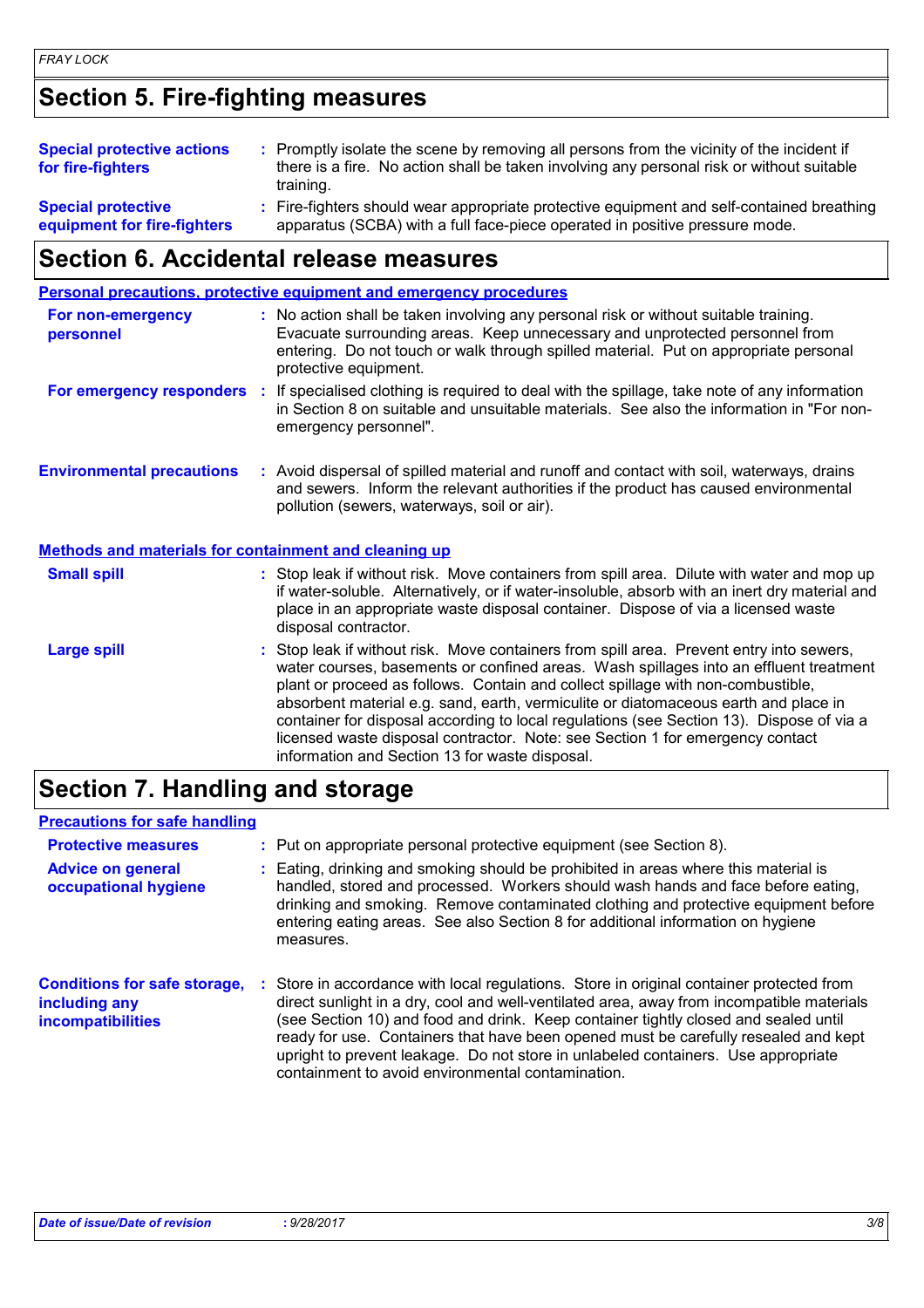# **Section 8. Exposure controls/personal protection**

### **Control parameters**

### **Occupational exposure limits**

| <b>Ingredient name</b>                            | <b>Exposure limits</b>                                                                                                                                                                                                                                                                                                                                                                            |
|---------------------------------------------------|---------------------------------------------------------------------------------------------------------------------------------------------------------------------------------------------------------------------------------------------------------------------------------------------------------------------------------------------------------------------------------------------------|
| Propylene Glycol                                  | AIHA WEEL (United States, 10/2011). Notes: 2004 Revised Document<br>TWA: 10 mg/mÂ <sup>3</sup> 8 hours.                                                                                                                                                                                                                                                                                           |
| <b>Appropriate engineering</b><br><b>controls</b> | : Good general ventilation should be sufficient to control worker exposure to airborne<br>contaminants.                                                                                                                                                                                                                                                                                           |
| <b>Environmental exposure</b><br><b>controls</b>  | : Emissions from ventilation or work process equipment should be checked to ensure<br>they comply with the requirements of environmental protection legislation. In some<br>cases, fume scrubbers, filters or engineering modifications to the process equipment<br>will be necessary to reduce emissions to acceptable levels.                                                                   |
| <b>Individual protection measures</b>             |                                                                                                                                                                                                                                                                                                                                                                                                   |
| <b>Hygiene measures</b>                           | : Wash hands, forearms and face thoroughly after handling chemical products, before<br>eating, smoking and using the lavatory and at the end of the working period.<br>Appropriate techniques should be used to remove potentially contaminated clothing.<br>Wash contaminated clothing before reusing. Ensure that eyewash stations and safety<br>showers are close to the workstation location. |
| <b>Eye/face protection</b>                        | : Safety eyewear complying with an approved standard should be used when a risk<br>assessment indicates this is necessary to avoid exposure to liquid splashes, mists,<br>gases or dusts. If contact is possible, the following protection should be worn, unless<br>the assessment indicates a higher degree of protection: safety glasses with side-<br>shields.                                |
| <b>Skin protection</b>                            |                                                                                                                                                                                                                                                                                                                                                                                                   |
| <b>Hand protection</b>                            | : Chemical-resistant, impervious gloves complying with an approved standard should be<br>worn at all times when handling chemical products if a risk assessment indicates this is<br>necessary.                                                                                                                                                                                                   |
| <b>Body protection</b>                            | : Personal protective equipment for the body should be selected based on the task being<br>performed and the risks involved and should be approved by a specialist before<br>handling this product.                                                                                                                                                                                               |
| <b>Other skin protection</b>                      | : Appropriate footwear and any additional skin protection measures should be selected<br>based on the task being performed and the risks involved and should be approved by a<br>specialist before handling this product.                                                                                                                                                                         |
| <b>Respiratory protection</b>                     | : Use a properly fitted, air-purifying or air-fed respirator complying with an approved<br>standard if a risk assessment indicates this is necessary. Respirator selection must be<br>based on known or anticipated exposure levels, the hazards of the product and the safe<br>working limits of the selected respirator.                                                                        |

# **Section 9. Physical and chemical properties**

| <b>Appearance</b>                               |                                |
|-------------------------------------------------|--------------------------------|
| <b>Physical state</b>                           | $:$ Liquid.                    |
| <b>Color</b>                                    | : Not available.               |
| <b>Odor</b>                                     | : Slight Ammonia.              |
| pH                                              | : Not available.               |
| <b>Boiling point</b>                            | : Not available.               |
| <b>Flash point</b>                              | : Not available.               |
| <b>Flammability</b>                             | : Non-flammable.               |
| <b>Evaporation rate</b>                         | $:$ >1 (ether (anhydrous) = 1) |
| Lower and upper explosive<br>(flammable) limits | : Not available.               |
|                                                 |                                |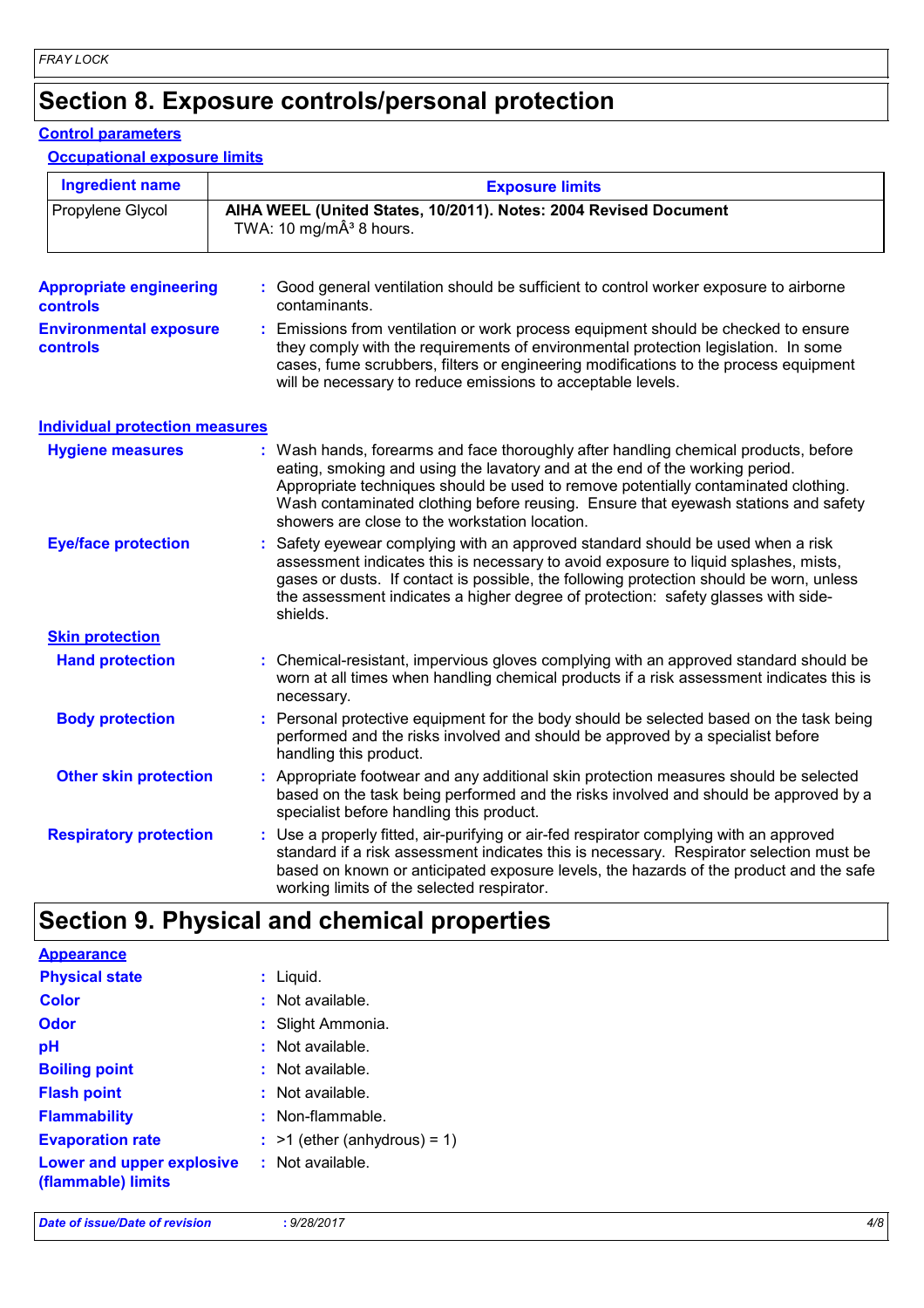# **Section 9. Physical and chemical properties**

| <b>Vapor pressure</b>   | $:$ Not available.                                  |
|-------------------------|-----------------------------------------------------|
| <b>Vapor density</b>    | : $>1$ [Air = 1]                                    |
| <b>Specific gravity</b> | : 1.04                                              |
| <b>Solubility</b>       | : Easily soluble in the following materials: water. |
| VOC(wt%)                | $: 2.8646\%$                                        |
| <b>Viscosity</b>        | : Not available.                                    |

# **Section 10. Stability and reactivity**

| : No specific test data related to reactivity available for this product or its ingredients.            |
|---------------------------------------------------------------------------------------------------------|
| : The product is stable.                                                                                |
| : Under normal conditions of storage and use, hazardous reactions will not occur.                       |
| : No specific data.                                                                                     |
| : No specific data.                                                                                     |
| Under normal conditions of storage and use, hazardous decomposition products should<br>not be produced. |
|                                                                                                         |

# **Section 11. Toxicological information**

### **Information on toxicological effects**

### **Acute toxicity**

| <b>Product/ingredient name</b> | Result                    | <b>Species</b> | <b>Dose</b>                          | <b>Exposure</b> |
|--------------------------------|---------------------------|----------------|--------------------------------------|-----------------|
| Propylene Glycol               | ILD50 Dermal<br>LD50 Oral | Rabbit<br>Rat  | $ 20800 \text{ mg/kg} $<br>$20$ g/kg |                 |

### **Irritation/Corrosion**

| <b>Product/ingredient name</b> | <b>Result</b>            | <b>Species</b> | <b>Score</b>                 | <b>Exposure</b>        | <b>Observation</b>       |
|--------------------------------|--------------------------|----------------|------------------------------|------------------------|--------------------------|
| Propylene Glycol               | Eyes - Mild irritant     | Rabbit         |                              | 24 hours 500           | $\overline{\phantom{a}}$ |
|                                |                          |                |                              | milligrams             |                          |
|                                | Eyes - Mild irritant     | Rabbit         |                              | 100                    | $\overline{\phantom{a}}$ |
|                                |                          |                |                              | milligrams             |                          |
|                                | Skin - Moderate irritant | Child          |                              | 96 hours 30<br>Percent | $\overline{\phantom{a}}$ |
|                                |                          |                |                              | continuous             |                          |
|                                | Skin - Mild irritant     | Human          |                              | 168 hours              | $\overline{\phantom{a}}$ |
|                                |                          |                |                              | 500                    |                          |
|                                |                          |                |                              | milligrams             |                          |
|                                | Skin - Moderate irritant | Human          |                              | 72 hours 104           |                          |
|                                |                          |                |                              | milligrams             |                          |
|                                |                          |                |                              | Intermittent           |                          |
|                                | Skin - Mild irritant     | Woman          | $\qquad \qquad \blacksquare$ | 96 hours 30            | $\overline{\phantom{a}}$ |
|                                |                          |                |                              | Percent                |                          |

### **Sensitization**

Not available.

### **Mutagenicity**

Not available.

### **Carcinogenicity**

Not available.

### **Reproductive toxicity**

Not available.

#### **Teratogenicity**

*Date of issue/Date of revision* **:** *9/28/2017 5/8*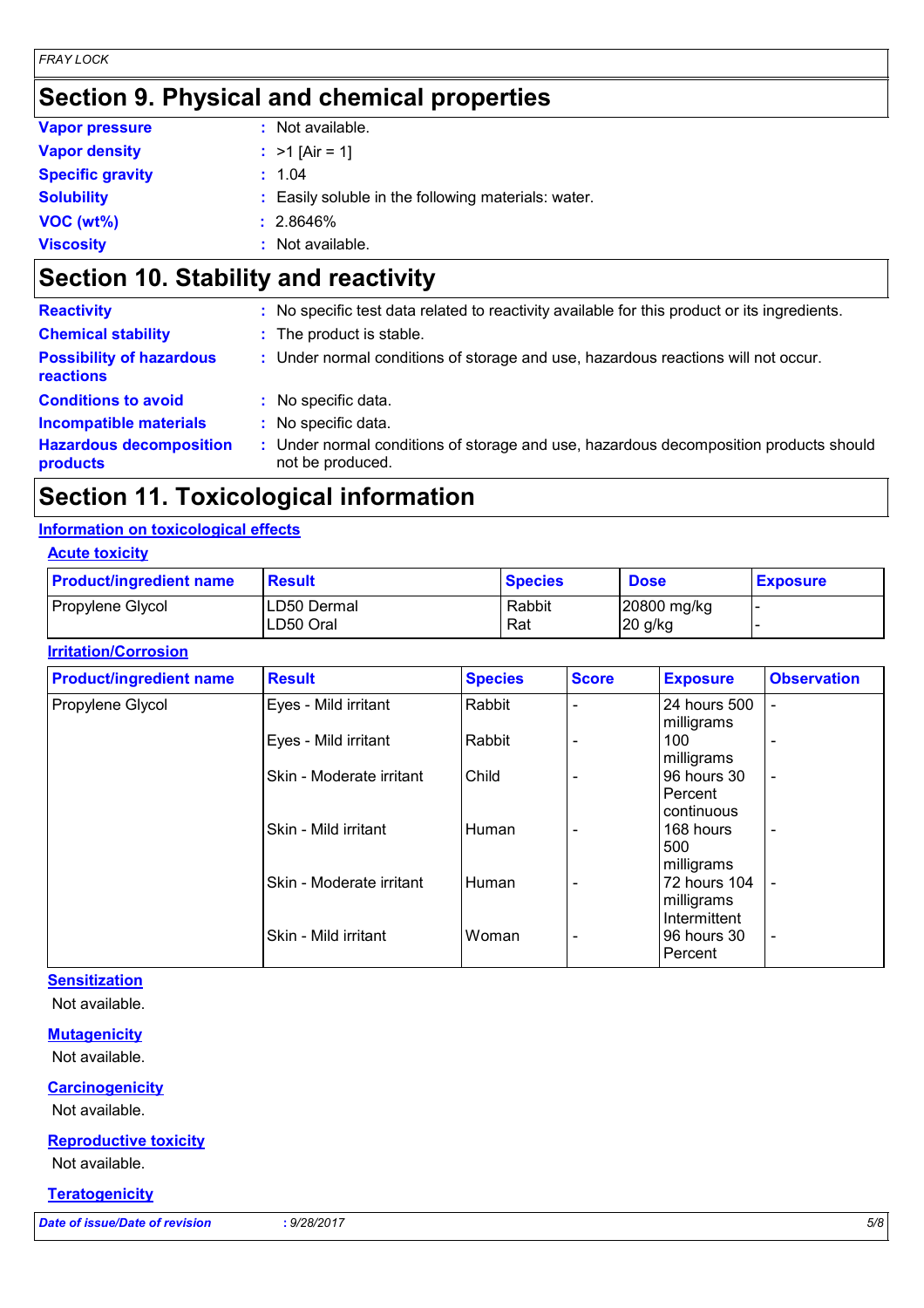# **Section 11. Toxicological information**

#### Not available.

|  |  |  |  | Specific target organ toxicity (single exposure) |
|--|--|--|--|--------------------------------------------------|
|--|--|--|--|--------------------------------------------------|

Not available.

### **Specific target organ toxicity (repeated exposure)**

Not available.

### **Aspiration hazard**

Not available.

| <b>Information on the likely</b> | : Routes of entry anticipated: Dermal, Inhalation. |
|----------------------------------|----------------------------------------------------|
| routes of exposure               |                                                    |

### **Potential chronic health effects**

Not available.

| <b>General</b>               | : No known significant effects or critical hazards. |
|------------------------------|-----------------------------------------------------|
| <b>Carcinogenicity</b>       | : No known significant effects or critical hazards. |
| <b>Mutagenicity</b>          | : No known significant effects or critical hazards. |
| <b>Teratogenicity</b>        | : No known significant effects or critical hazards. |
| <b>Developmental effects</b> | : No known significant effects or critical hazards. |
| <b>Fertility effects</b>     | : No known significant effects or critical hazards. |

### **Numerical measures of toxicity**

Not available. **Acute toxicity estimates**

# **Section 12. Ecological information**

| <b>Toxicity</b>                |                                                                          |                                                                |                        |  |
|--------------------------------|--------------------------------------------------------------------------|----------------------------------------------------------------|------------------------|--|
| <b>Product/ingredient name</b> | <b>Result</b>                                                            | <b>Species</b>                                                 | <b>Exposure</b>        |  |
| Propylene Glycol               | Acute EC50 >1000 mg/l Fresh water<br>Acute LC50 1020000 µg/l Fresh water | Daphnia - Daphnia magna<br>Crustaceans - Ceriodaphnia<br>dubia | 148 hours<br>148 hours |  |
|                                | Acute LC50 710000 µg/l Fresh water                                       | Fish - Pimephales promelas                                     | 196 hours              |  |

### **Persistence and degradability**

Not available.

**Other adverse effects** : No known significant effects or critical hazards.

# **Section 13. Disposal considerations**

| <b>Disposal methods</b>        | : The generation of waste should be avoided or minimized wherever possible. Disposal<br>of this product, solutions and any by-products should at all times comply with the<br>requirements of environmental protection and waste disposal legislation and any<br>regional local authority requirements. Dispose of surplus and non-recyclable products<br>via a licensed waste disposal contractor. Waste should not be disposed of untreated to<br>the sewer unless fully compliant with the requirements of all authorities with jurisdiction.<br>Waste packaging should be recycled. Incineration or landfill should only be considered<br>when recycling is not feasible. This material and its container must be disposed of in a |  |
|--------------------------------|----------------------------------------------------------------------------------------------------------------------------------------------------------------------------------------------------------------------------------------------------------------------------------------------------------------------------------------------------------------------------------------------------------------------------------------------------------------------------------------------------------------------------------------------------------------------------------------------------------------------------------------------------------------------------------------------------------------------------------------|--|
| Date of issue/Date of revision | 6/8<br>: 9/28/2017                                                                                                                                                                                                                                                                                                                                                                                                                                                                                                                                                                                                                                                                                                                     |  |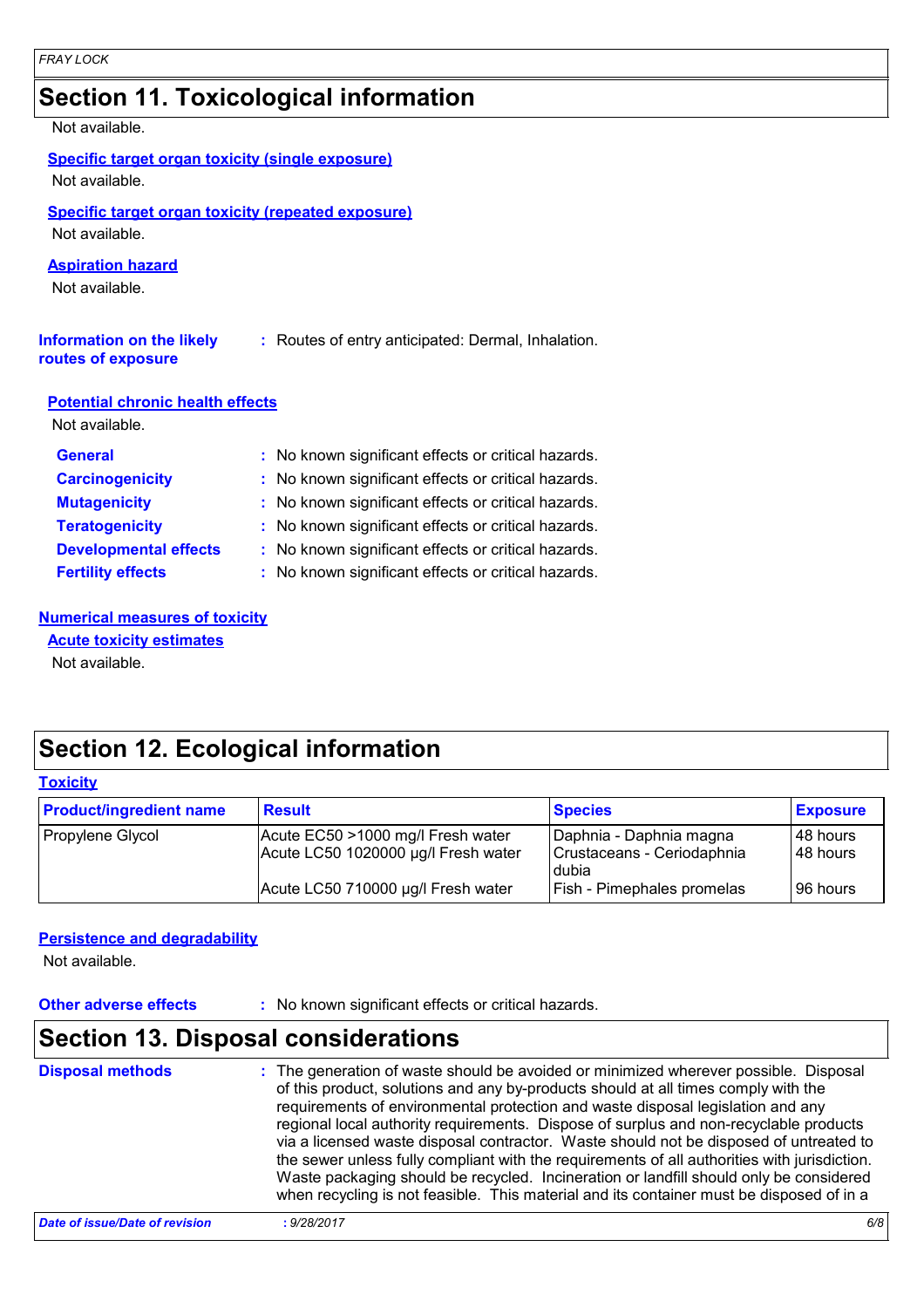### **Section 13. Disposal considerations**

safe way. Empty containers or liners may retain some product residues. Avoid dispersal of spilled material and runoff and contact with soil, waterways, drains and sewers.

# **Section 14. Transport information**

|                                                       | <b>DOT Classification</b> | <b>TDG Classification</b> | <b>IMDG</b>              | <b>IATA</b>    |
|-------------------------------------------------------|---------------------------|---------------------------|--------------------------|----------------|
| <b>UN number</b>                                      | Not regulated.            | Not available.            | Not available.           | Not available. |
| <b>UN proper</b><br>shipping name                     | $\overline{\phantom{0}}$  | $\overline{\phantom{a}}$  | $\qquad \qquad$          | Not available. |
| <b>Transport</b><br>hazard class<br>(e <sub>s</sub> ) | Not available.            | Not available.            | Not available.           | Not available. |
| <b>Packing group</b>                                  |                           | $\overline{\phantom{0}}$  | $\overline{\phantom{0}}$ | ۰              |
| <b>Environmental</b><br>hazards                       | No.                       | No.                       | No.                      | No.            |
| <b>Additional</b><br>linformation                     | Not available.            | Not available.            |                          | Not available. |

**Special precautions for user** : Transport within user's premises: always transport in closed containers that are upright and secure. Ensure that persons transporting the product know what to do in the event of an accident or spillage.

# **Section 15. Regulatory information**

**U.S. Federal regulations WARNING:** This product contains less than 0.1% of a chemical known to the State of California to cause cancer. **: United States inventory (TSCA 8b)**: All components are listed or exempted. **California Prop. 65 Canada inventory :** All components are listed or exempted. **Australia inventory (AICS)**: Not determined. **China inventory (IECSC)**: Not determined. **Japan inventory**: Not determined. **Korea inventory**: Not determined. **Malaysia Inventory (EHS Register)**: Not determined. **New Zealand Inventory of Chemicals (NZIoC)**: Not determined. **International regulations International lists : SARA 311/312 Classification :** Not applicable. Formaldehyde. No. 2008 and the Second Second Second Second Ves. No. 2010. No. 2010 Styrene Yes. No. **Ingredient name Cancer Cancer Reproductive WHMIS (Canada) :** Not controlled under WHMIS (Canada).

> **Philippines inventory (PICCS)**: Not determined. **Taiwan inventory (CSNN)**: Not determined.

**EU Inventory :** Not determined.